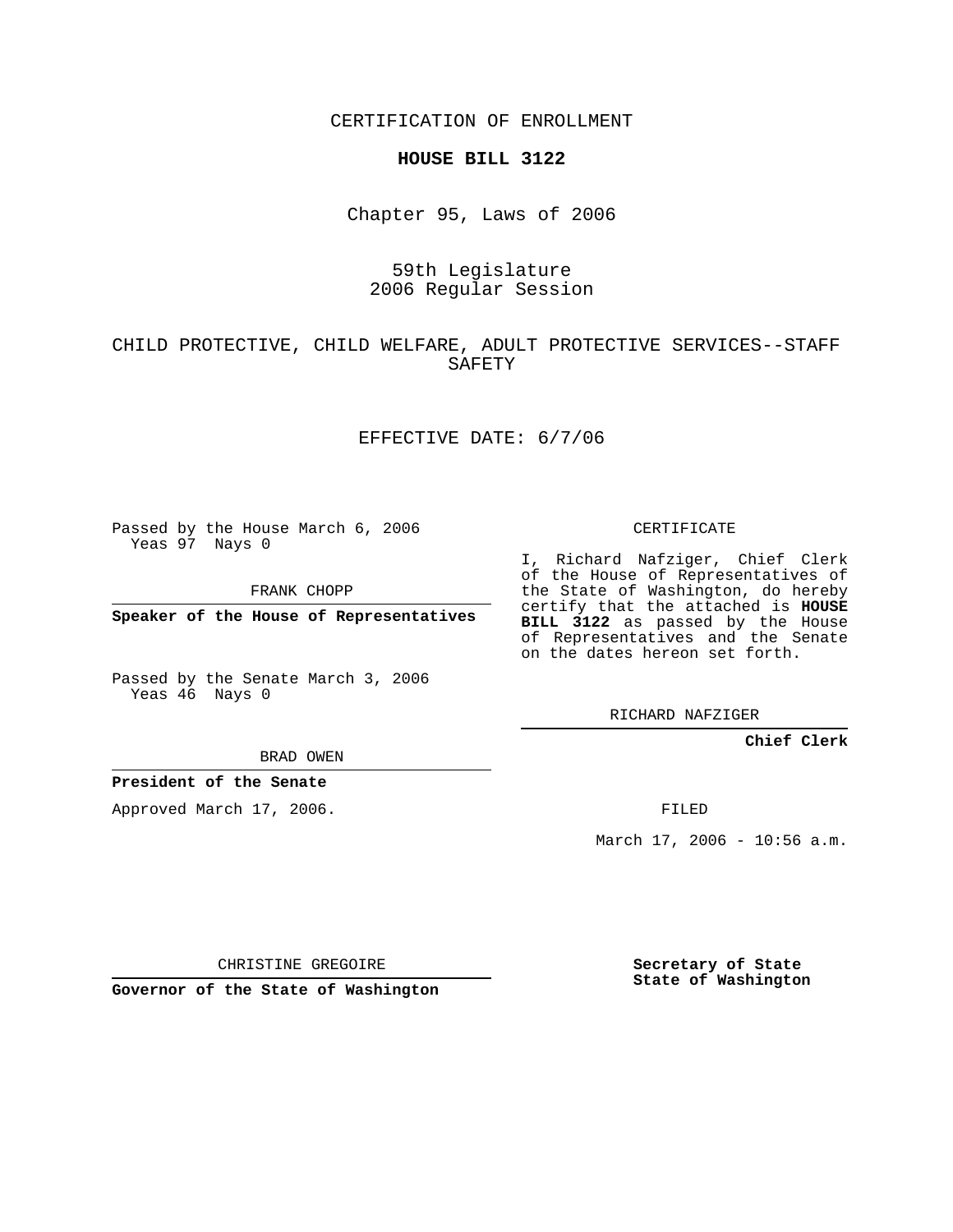# **HOUSE BILL 3122** \_\_\_\_\_\_\_\_\_\_\_\_\_\_\_\_\_\_\_\_\_\_\_\_\_\_\_\_\_\_\_\_\_\_\_\_\_\_\_\_\_\_\_\_\_

\_\_\_\_\_\_\_\_\_\_\_\_\_\_\_\_\_\_\_\_\_\_\_\_\_\_\_\_\_\_\_\_\_\_\_\_\_\_\_\_\_\_\_\_\_

#### AS AMENDED BY THE SENATE

Passed Legislature - 2006 Regular Session

**State of Washington 59th Legislature 2006 Regular Session By** Representatives Kagi, Walsh, Dickerson, Darneille, Ericks, Ormsby and Roberts

Read first time 01/20/2006. Referred to Committee on Children & Family Services.

 AN ACT Relating to the safety of child protective, child welfare, and adult protective services workers; amending RCW 9A.46.110; adding a new section to chapter 74.04 RCW; creating new sections; and providing an expiration date.

BE IT ENACTED BY THE LEGISLATURE OF THE STATE OF WASHINGTON:

 NEW SECTION. **Sec. 1.** The legislature finds that employees of the department of social and health services who provide child protective, child welfare, and adult protective services are sometimes faced with highly volatile, hostile, and/or threatening situations during the course of performing their official duties. The legislature finds that the work group convened by the department of social and health services pursuant to chapter 389, Laws of 2005, has made various recommendations regarding policies and protocols to address the safety of workers. The legislature intends to implement the work group's recommendations for statutory changes in recognition of the sometimes hazardous nature of employment in child protective, child welfare, and adult protective services.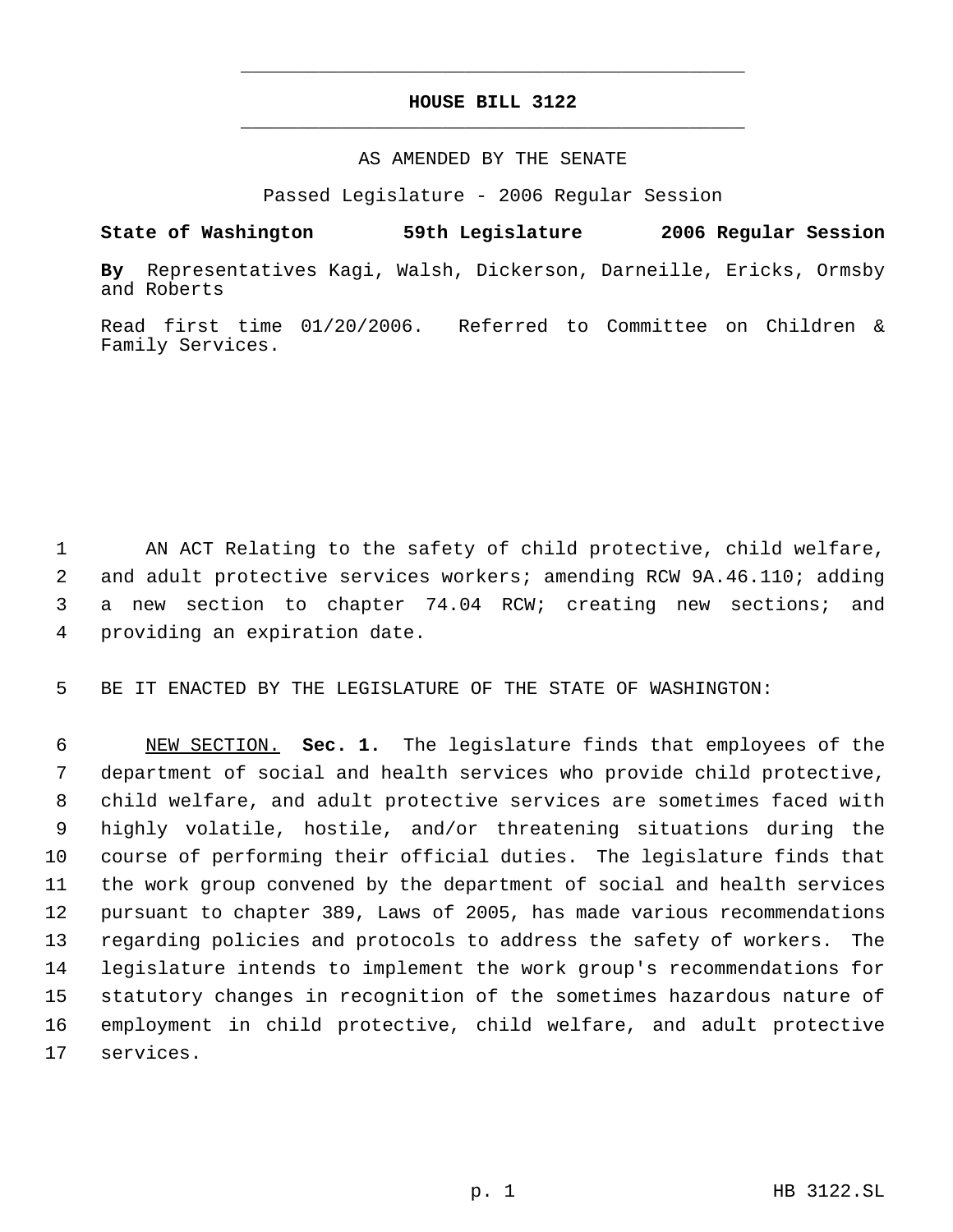NEW SECTION. **Sec. 2.** A new section is added to chapter 74.04 RCW to read as follows:

 (1) For purposes of this section only, "assault" means an unauthorized touching of a child protective, child welfare, or adult protective services worker employed by the department of social and health services resulting in physical injury to the employee.

 (2) In recognition of the hazardous nature of employment in child protective, child welfare, and adult protective services, the legislature hereby provides a supplementary program to reimburse employees of the department, for some of their costs attributable to their being the victims of assault while in the course of discharging their assigned duties. This program shall be limited to the reimbursement provided in this section.

 (3) An employee is only entitled to receive the reimbursement provided in this section if the secretary of social and health services, or the secretary's designee, finds that each of the following has occurred:

 (a) A person has assaulted the employee while the employee was in the course of performing his or her official duties and, as a result thereof, the employee has sustained demonstrated physical injuries which have required the employee to miss days of work;

 (b) The assault cannot be attributable to any extent to the employee's negligence, misconduct, or failure to comply with any rules 24 or conditions of employment; and

 (c) The department of labor and industries has approved the employee's workers' compensation application pursuant to chapter 51.32 RCW.

 (4) The reimbursement authorized under this section shall be as follows:

 (a) The employee's accumulated sick leave days shall not be reduced for the workdays missed;

 (b) For each workday missed for which the employee is not eligible to receive compensation under chapter 51.32 RCW, the employee shall receive full pay; and

 (c) In respect to workdays missed for which the employee will receive or has received compensation under chapter 51.32 RCW, the employee shall be reimbursed in an amount which, when added to that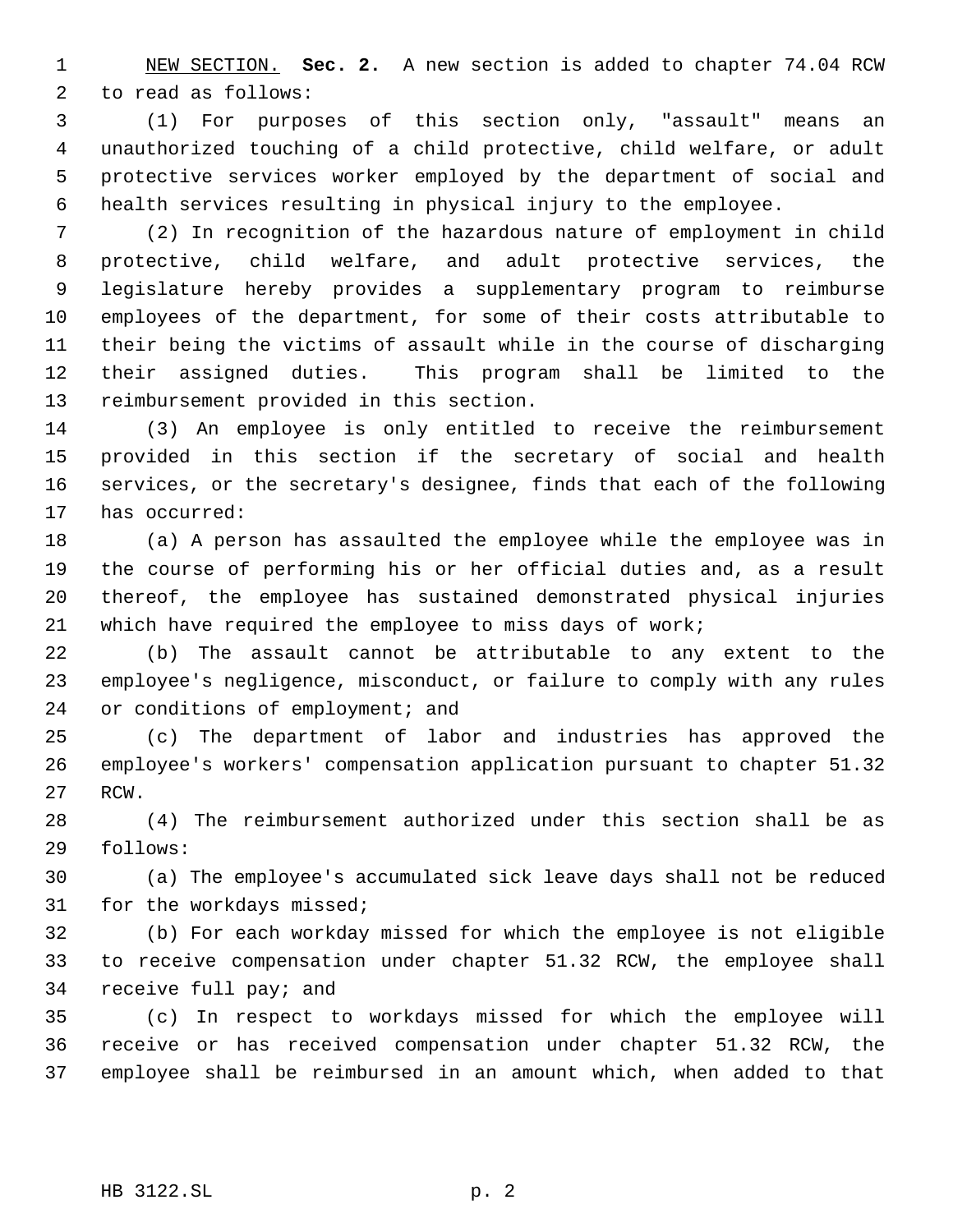compensation, will result in the employee receiving full pay for the workdays missed.

 (5) Reimbursement under this section may not last longer than three hundred sixty-five consecutive days after the date of the injury.

 (6) The employee shall not be entitled to the reimbursement provided in subsection (4) of this section for any workday for which the secretary, or the secretary's designee, finds that the employee has not diligently pursued his or her compensation remedies under chapter 51.32 RCW.

 (7) The reimbursement shall only be made for absences which the secretary, or the secretary's designee, believes are justified.

 (8) While the employee is receiving reimbursement under this section, he or she shall continue to be classified as a state employee and the reimbursement amount shall be considered as salary or wages.

 (9) All reimbursement payments required to be made to employees under this section shall be made by the department. The payments shall be considered as a salary or wage expense and shall be paid by the department in the same manner and from the same appropriations as other salary and wage expenses of the department.

 (10) Should the legislature revoke the reimbursement authorized under this section or repeal this section, no affected employee is entitled thereafter to receive the reimbursement as a matter of contractual right.

 **Sec. 3.** RCW 9A.46.110 and 2003 c 53 s 70 are each amended to read as follows:

 (1) A person commits the crime of stalking if, without lawful authority and under circumstances not amounting to a felony attempt of another crime:

 (a) He or she intentionally and repeatedly harasses or repeatedly follows another person; and

 (b) The person being harassed or followed is placed in fear that the stalker intends to injure the person, another person, or property of the person or of another person. The feeling of fear must be one that a reasonable person in the same situation would experience under all the circumstances; and

(c) The stalker either:

(i) Intends to frighten, intimidate, or harass the person; or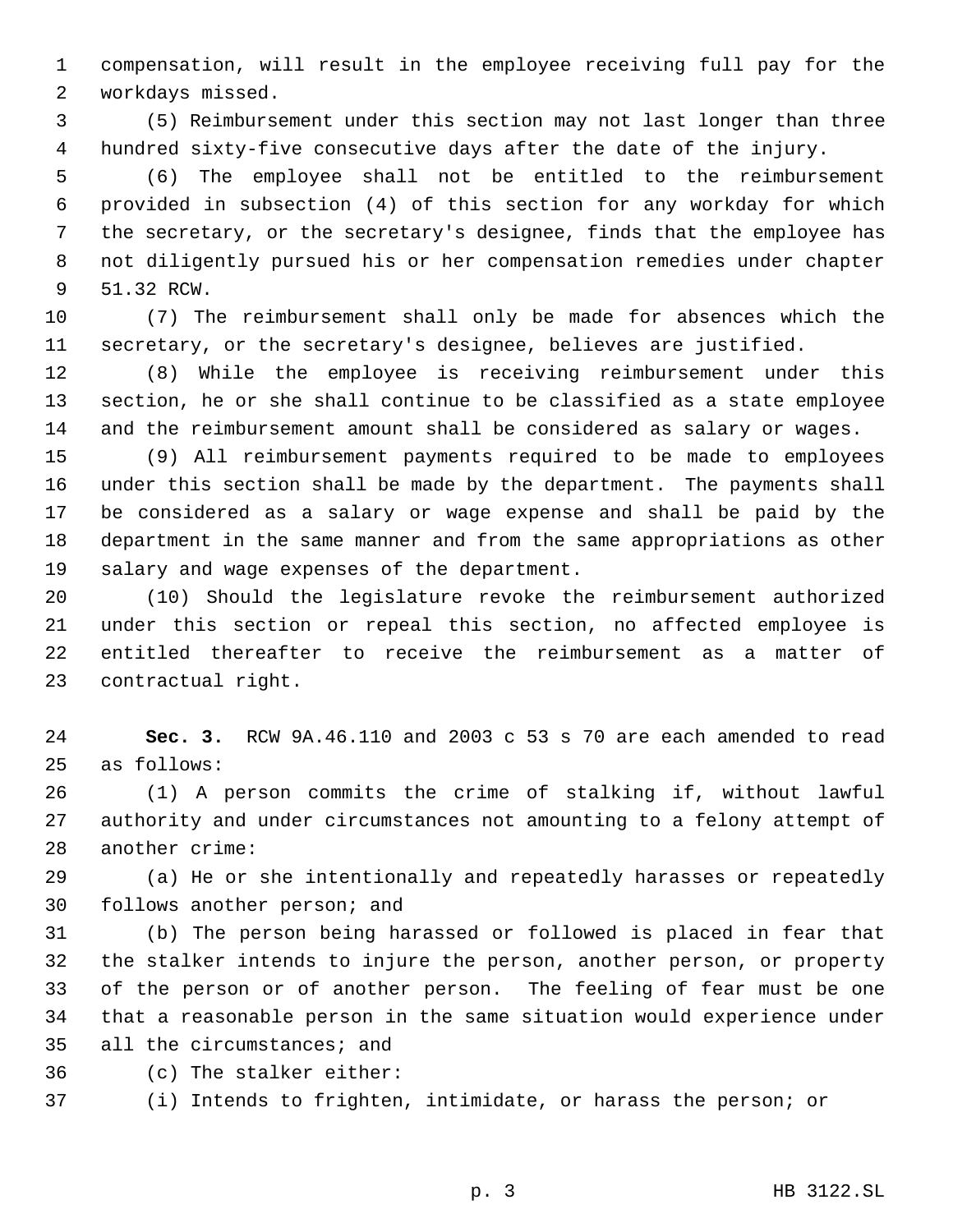(ii) Knows or reasonably should know that the person is afraid, intimidated, or harassed even if the stalker did not intend to place the person in fear or intimidate or harass the person.

 (2)(a) It is not a defense to the crime of stalking under 5 subsection  $(1)(c)(i)$  of this section that the stalker was not given actual notice that the person did not want the stalker to contact or follow the person; and

 (b) It is not a defense to the crime of stalking under subsection 9  $(1)(c)(ii)$  of this section that the stalker did not intend to frighten, intimidate, or harass the person.

 (3) It shall be a defense to the crime of stalking that the defendant is a licensed private investigator acting within the capacity of his or her license as provided by chapter 18.165 RCW.

 (4) Attempts to contact or follow the person after being given actual notice that the person does not want to be contacted or followed constitutes prima facie evidence that the stalker intends to intimidate or harass the person. "Contact" includes, in addition to any other form of contact or communication, the sending of an electronic communication to the person.

 (5)(a) Except as provided in (b) of this subsection, a person who stalks another person is guilty of a gross misdemeanor.

 (b) A person who stalks another is guilty of a class C felony if any of the following applies: (i) The stalker has previously been convicted in this state or any other state of any crime of harassment, as defined in RCW 9A.46.060, of the same victim or members of the victim's family or household or any person specifically named in a protective order; (ii) the stalking violates any protective order protecting the person being stalked; (iii) the stalker has previously been convicted of a gross misdemeanor or felony stalking offense under this section for stalking another person; (iv) the stalker was armed with a deadly weapon, as defined in RCW 9.94A.602, while stalking the person; (v) the stalker's victim is or was a law enforcement officer, 33 judge, juror, attorney, victim advocate, legislator,  $((\theta \cdot \hat{r}))$  community 34 correction's officer, or an employee of the child protective, child welfare, or adult protective services division within the department of social and health services, and the stalker stalked the victim to retaliate against the victim for an act the victim performed during the course of official duties or to influence the victim's performance of